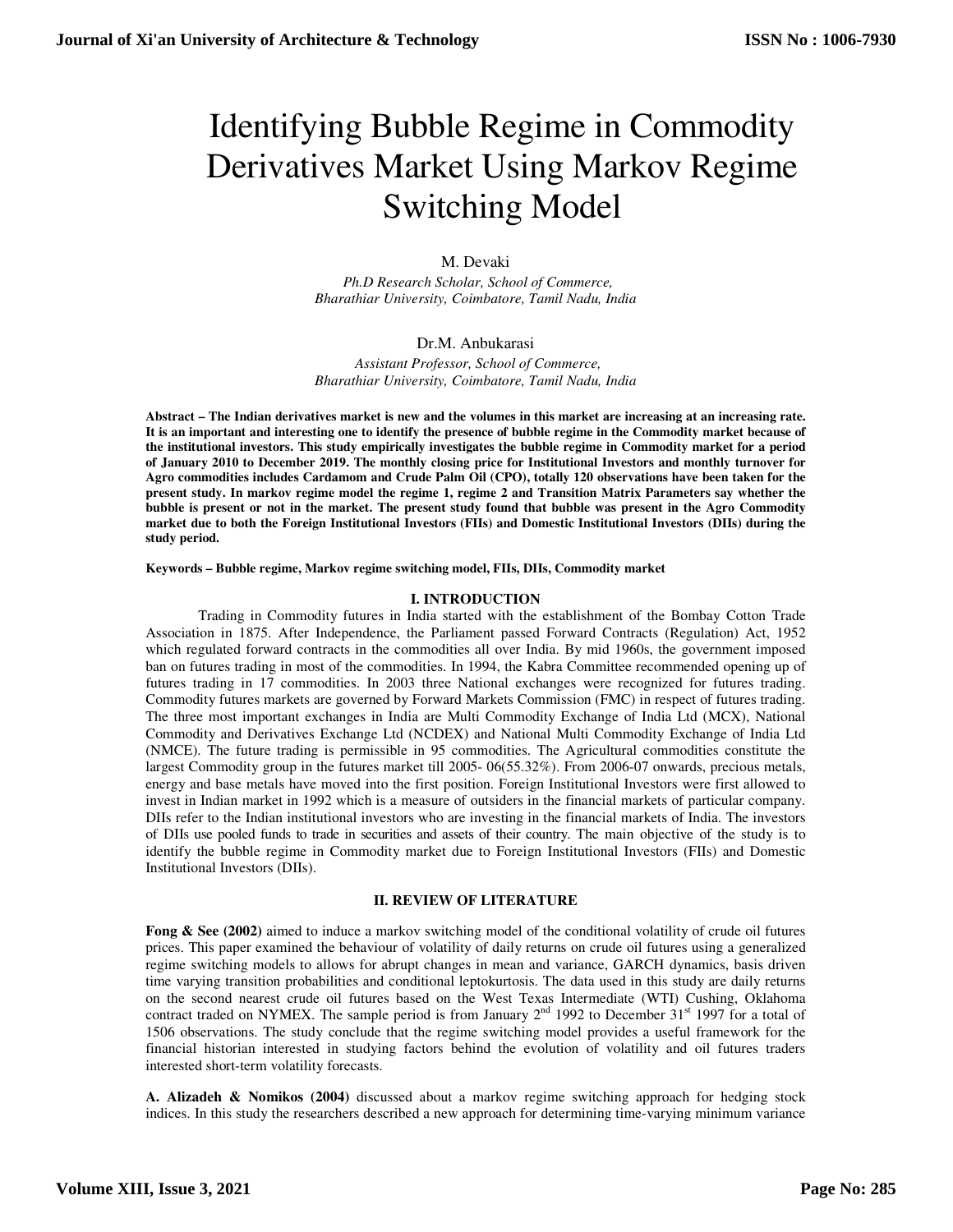hedge ratio in stock index futures markets by Markov Regime Switching (MRS) Model. Data set comprises of weekly time series of the FTTSE-100 and the S&P-500 futures and spot indices for the period of May 9, 1984 to March 28, 2001. The spot and futures price data are Wednesday's closing price, data for the period of May 9, 1984 to March 29, 2000 totally 829 observations are used in-sample analysis; out of sample analysis is carried out using the remaining data in the sample for the period April 5, 2000 to March 28, 2001 totally 52 observations. All data are obtained from data stream, the delivery months for the FTSE-100 and the S&P-500 contracts are March, June, September and December. The result of the study indicates that using MRS models, market agents may be able to increase the performance of their utility.

**Chen & Tsay (2011)** employed a Markov Regime Switching (MRS) approach for determining time-varying minimum variance hedge ratio in energy futures markets. Data set for the study comprises of weekly spot and futures prices for three energy commodities. That is Crudeoil, Unleaded Gasoline and Heating oil covering period January 23,1991 to July 28, 2004 resulting 706 weekly observations. Spot and futures prices are Wednesday prices, when holiday on Wednesday, Tuesday observations are used in its place. Data set are obtained from CRB-Infotech CD and datastream along with volume and open interest data. All the commodities in the study are traded on the NYMEX. Data for the period of January 23, 1991 to July 30, 2003 totally 654 observations are used in-sample analysis; out of sample analysis is carried out using the remaining data in the sample for the period August 6, 2003 to July 28, 2004 totally 52 observations. The result indicate that by using MRS models market agents may be able to increase the performance of their hedge, measured in terms of variance reduction and increase in utility.

#### **III. RESEARCH METHODOLOGY**

 The study be evidence for the presence of bubble regime of Institutional investors on Agro Commodity market in India. The research design is empirical in nature and it consists of secondary data for a period of ten years monthly data from January 2010 to December 2019 with 120 observations. The Variables chosen for the study are Institutional Investors, Foreign Institutional Investors and Domestic Institutional Investors; In the Agro Commodity Derivatives market Cardamom and CPO Commodity were selected for the present analysis. The data are obtained from Securities Exchange Board of India (SEBI), Multi Commodity Exchange (MCX) and National Stock Exchange (NSE). Econometric tools adopted for the study are Augmented Dickey-Fuller Unit Root test and Markov Regime Switching Model (MRSM).

#### **Markov Switching Model**

 The Markov switching regression model extends the simple exogenous probability framework by specifying a first-order Markov process for the regime probabilities. The model begins with describing the regime probability specification and then discusses about likelihood computation, filtering and smoothing.

#### **Regime Probabilities**

 The first-order Markov assumption requires that the probability of being in a regime depends on the previous state, by using the equation

$$
P(S_t = j | S_{t-1} = i) = p_{ij}(t)
$$

#### **IV. RESULTS AND DISCUSSION**

**Stationarity of Institutional Investors and Selected Commodities in Indian Derivatives Markets in India: Augmented Dickey-Fuller (ADF) Test and Philips-Perron (PP) Test:** 

*H0: There is no stationarity in Foreign Institutional Investors (FIIs), Domestic Institutional Investors (DIIs) and selected Commodities in Indian Derivatives market.* 

**Table 1** 

**Augmented Dickey-Fuller (ADF) Test and Philips Perron (PP) Test of Institutional Investors and Select Commodities in Indian Derivatives market for a period from January 2010 to December 2019**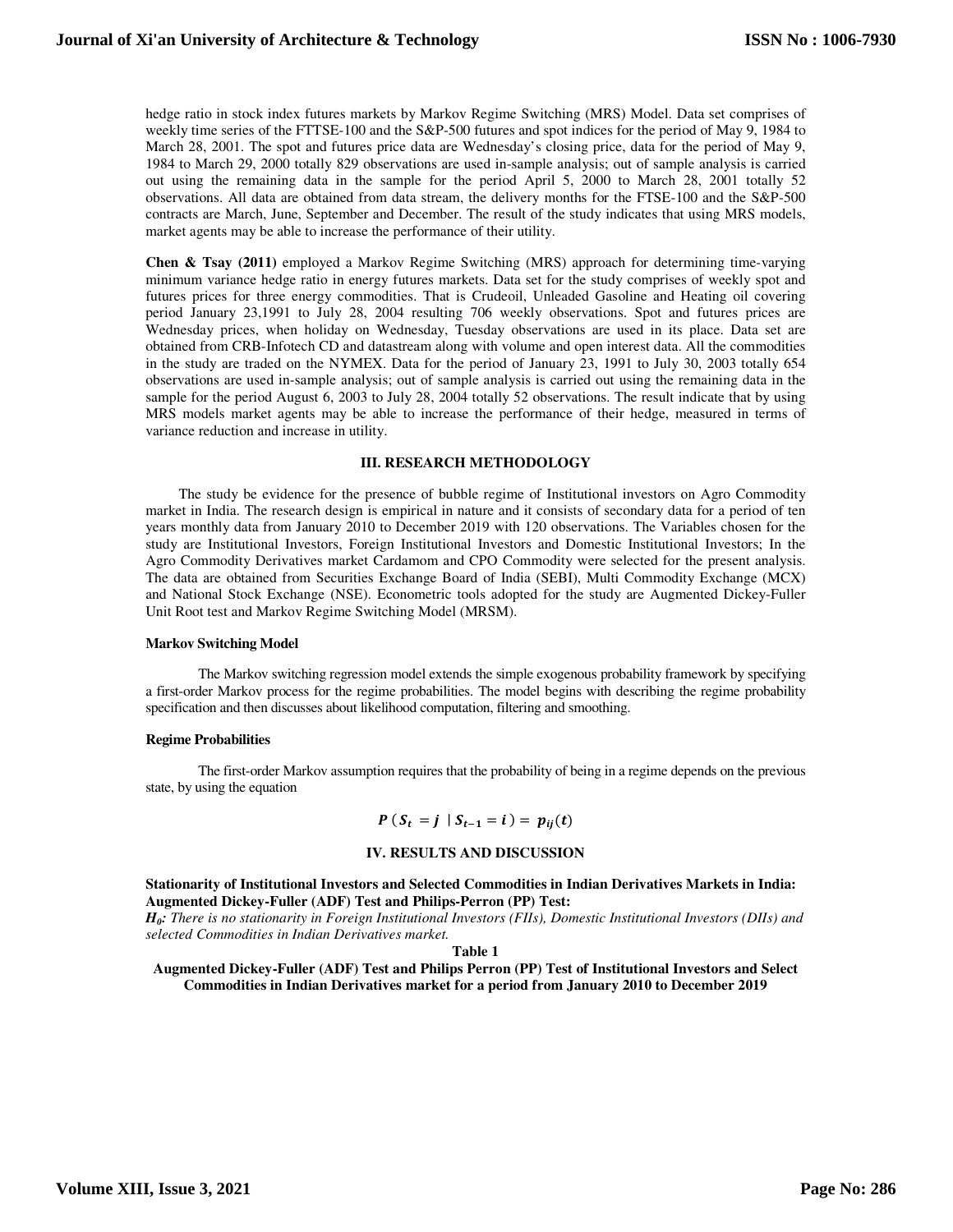|                 | <b>VARIABLES</b> | <b>LEVEL</b>           |                                  |                       | <b>FIRST DIFFERENCE</b>                 |                        |                                         |                        |                                         |                     |
|-----------------|------------------|------------------------|----------------------------------|-----------------------|-----------------------------------------|------------------------|-----------------------------------------|------------------------|-----------------------------------------|---------------------|
| <b>SEGMENTS</b> |                  | <b>ADF</b>             |                                  | PP                    |                                         | <b>ADF</b>             |                                         | PP                     |                                         |                     |
|                 |                  | Intercept              | <b>Trend</b><br>and<br>Intercept | <b>Intercept</b>      | <b>Trend</b><br>and<br><b>Intercept</b> | Intercept              | <b>Trend</b><br>and<br><b>Intercept</b> | <b>Intercept</b>       | <b>Trend</b><br>and<br><b>Intercept</b> | <b>RESULT</b>       |
| Institutional   | FH               | $-7.502$<br>$(0.00)*$  | $-7.847$<br>$(0.00)*$            | $-7.501$<br>$(0.00)*$ | $-7.770$<br>$(0.00)*$                   |                        | $\qquad \qquad$                         |                        | $\overline{\phantom{a}}$                | Level               |
| Investors       | DII              | $-6.304$<br>$(0.00)*$  | $-7.23$<br>$(0.00)*$             | $-6.464$<br>$(0.00)*$ | $-7.231$<br>$(0.00)*$                   |                        | $\qquad \qquad$                         |                        | $\overline{\phantom{a}}$                | Level               |
| Agro            | Cardamom         | $-3.468$<br>$(0.01)$ * | $-4.500$<br>$(0.00)*$            | 3.210<br>$(0.02)^*$   | $-4.333$<br>$(0.00)*$                   |                        | -                                       |                        |                                         | Level               |
| Commodities     | <b>CPO</b>       | $-2.821$<br>(0.05)     | $-2.821$<br>(0.19)               | $-2.728$<br>(0.07)    | $-2.720$<br>(0.23)                      | $-12.652$<br>$(0.00)*$ | $-12.596$<br>$(0.00)*$                  | $-12.793$<br>$(0.00)*$ | $-12.734$<br>$(0.00)*$                  | First<br>Difference |

*Source: Complied and Calculated from NSE and MCX* 

 The result of unit root test of Augmented Dickey-Fuller (ADF) and Philips-Perron (PP) test criterion applied to determine the order of integration among the time series data is presented in the Table 1. The ADF test and PP test were used at level and first difference based on the assumption of constant, trend and intercept. According to the result of the test of FII, DII and Cardamom data contain unit root at level which indicates that these time series are stationary at level, the degree of integration appears as *I(0)*. CPO was not stationary on level, but it became stationary when its first difference was taken while appearing both the cases of Augmented Dickey-Fuller (ADF) test and Philips-Perron (PP) test. That is, the degree of integration of this series is *I(1)*. Hence the null hypothesis is rejected at 5% level of significance, There is stationarity in Foreign Institutional Investors (FIIs), Domestic Institutional Investors (DIIs) and selected Commodities in Indian derivatives market.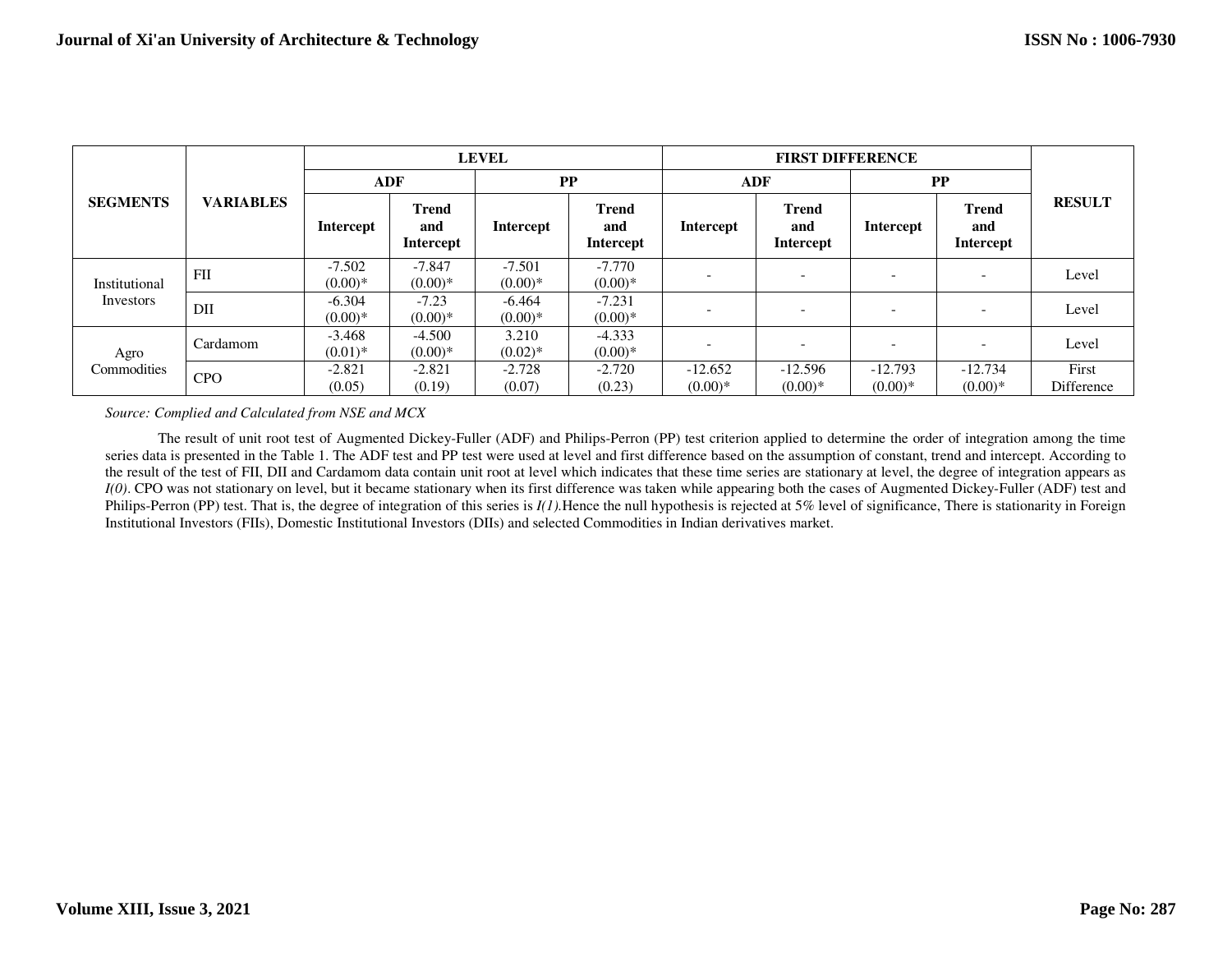# **Bubble Regime of Cardamom Agro Commodity Derivatives Market**

**H0:** There is no bubble regime in Cardamom Agro Commodity market due to Institutional Investors.

| Table 2                                                                                       |  |
|-----------------------------------------------------------------------------------------------|--|
| Markov Regime Switching Model for Cardamom Agro Commodity using Institutional Investors for a |  |
| period from January 2010 to December 2019                                                     |  |
| $1 \cdot 1$ $1 \cdot 11$ $2 \cdot 11$                                                         |  |

| <b>Dependent Variable: CARDAMOM</b>                                 |                    |                   |               |        |  |  |  |
|---------------------------------------------------------------------|--------------------|-------------------|---------------|--------|--|--|--|
| <b>Method: Markov Switching Regression (BFGS / Marquardt steps)</b> |                    |                   |               |        |  |  |  |
| <b>Included observations: 120</b>                                   |                    |                   |               |        |  |  |  |
| <b>Number of states: 2</b>                                          |                    |                   |               |        |  |  |  |
| <b>Variable</b>                                                     | <b>Coefficient</b> | <b>Std. Error</b> | z-Statistic   | Prob.  |  |  |  |
|                                                                     |                    | Regime 1          |               |        |  |  |  |
| FII                                                                 | $-0.0003$          | 0.0001            | $-2.9586$     | 0.0031 |  |  |  |
| DII                                                                 | 0.0001             | 0.0002            | 0.4769        | 0.6335 |  |  |  |
| LOG(SIGMA)                                                          | 1.4377             | 0.4518            | 3.1819        | 0.0015 |  |  |  |
| Regime 2                                                            |                    |                   |               |        |  |  |  |
| <b>FII</b>                                                          | $-3.36E-07$        | 7.25E-06          | $-4.64E-02$   | 0.9630 |  |  |  |
| DII                                                                 | 4.08E-06           | 1.04E-05          | 3.91E-01      | 0.6958 |  |  |  |
| LOG(SIGMA)                                                          | $-9.57E-01$        | 7.25E-02          | $-1.32E + 01$ | 0.0000 |  |  |  |
| Common                                                              |                    |                   |               |        |  |  |  |
| AR(1)                                                               | 0.85486            | 0.09262           | 9.23024       | 0.0000 |  |  |  |
| AR(2)                                                               | 0.06598            | 0.07747           | 0.85163       | 0.3944 |  |  |  |
| AR(3)                                                               | 0.15506            | 0.06380           | 2.43034       | 0.0151 |  |  |  |
| AR(4)                                                               | $-0.08476$         | 0.05656           | $-1.49867$    | 0.1340 |  |  |  |
| <b>Transition Matrix Parameters</b>                                 |                    |                   |               |        |  |  |  |
| <b>P11-C</b>                                                        | 2.73335            | 2.50200           | 1.09247       | 0.2746 |  |  |  |
| $P21-C$                                                             | $-4.78670$         | 1.15643           | $-4.13922$    | 0.0000 |  |  |  |

 *Source: Complied and Calculated from MCX and NSE* 

 The above table 2 portrays the markov regime switching model for Cardamom Agro Commodity derivatives market using Institutional Investors for a monthly time series from January 2010 to December 2019. In this model regime 1 says that probability values for FII (0.0031) and Log(Sigma) (0.0015) are less than 5% level of significance. In Regime 2, Log(Sigma) probability value is (0.0000) less than significance level and Common part of the model implies that AR(1) and AR(3) probability values are lower than significance level. In transition matrix parameters P21-C (0.0000) probability value is less than five percent level of significance and it also explains that the bubble was present in second state of Cardamom Commodity due to Institutional Investors. Hence the null hypothesis is rejected at 5% level of significance and it implies that there is a bubble regime in Cardamom Agro Commodity market due to institutional investors.

| Table 3                                                                             |
|-------------------------------------------------------------------------------------|
| <b>Transition Results of Cardamom Agro Commodity due to Institutional Investors</b> |

| <b>Constant transition probabilities:</b> |   |         |         |  |  |
|-------------------------------------------|---|---------|---------|--|--|
| $P(i, k) = P(s(t) = k   s(t-1) = i)$      |   |         |         |  |  |
| $(row = i / column = i)$                  |   |         |         |  |  |
|                                           |   |         | 2       |  |  |
|                                           |   | 0.93897 | 0.06103 |  |  |
|                                           | 2 | 0.00827 | 0.99173 |  |  |
| <b>Constant expected durations:</b>       |   |         |         |  |  |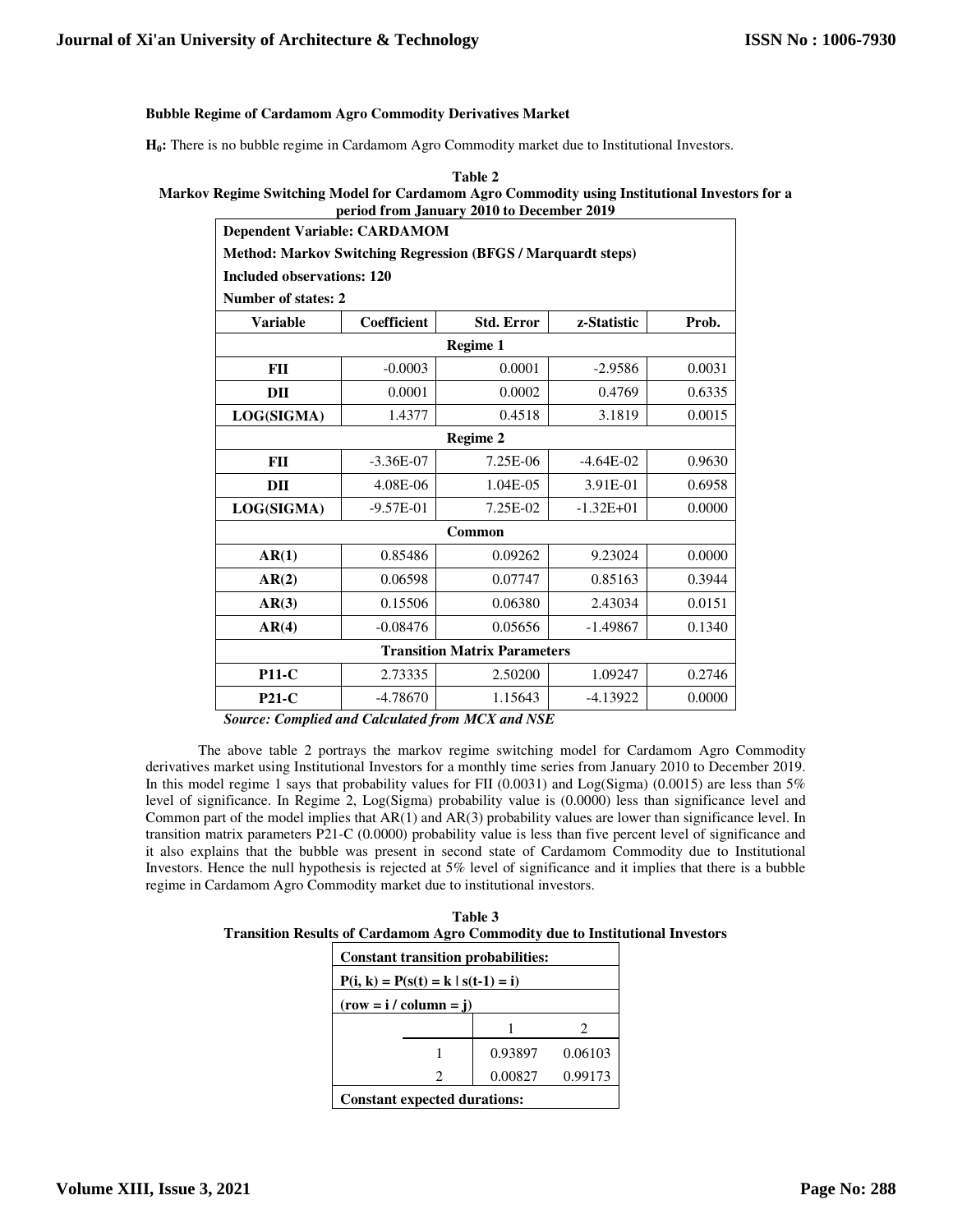

 Table 3 illustrates the transition results of Cardamom Agro Commodity due to institutional investors. Constant transition probabilities model assumes that regime 1 and regime 2 (approximately 0.93 and 0.99 respectively) do not depend on the origin state. These probabilities imply that the expected duration is roughly 16.38 quarters in regime 1 and 120.90 quarters in regime 2.

# Filtered Regime Probabilities



# $P(S(t)=2)$

**Figure 1 Regime results of Cardamom Agro Commodity by Institutional Investors** 

 The above figure 1 depicts the regime results of Cardamom Agro Commodity due to Foreign Institutional Investors and Domestic Institutional Investors for the period of 10 years. The blue line indicates that the bubble was present in the years from 2010 – 2011, 2012 and 2016.

# **5.4.2 Bubble Regime of CPO Agro Commodity Derivatives Market**

**H0:** There is no bubble regime in CPO Agro Commodity market due to Institutional Investors.

| Table 4                                                                                         |
|-------------------------------------------------------------------------------------------------|
| Markov Regime Switching Model for CPO Agro Commodity Market using Institutional Investors for a |
| period from January 2010 to December 2019                                                       |

| <b>Dependent Variable: CPO</b><br><b>Method: Markov Switching Regression (BFGS / Marquardt steps)</b><br>Included observations: 120<br>Number of states: 2 |                    |                   |             |        |  |  |
|------------------------------------------------------------------------------------------------------------------------------------------------------------|--------------------|-------------------|-------------|--------|--|--|
| <b>Variable</b>                                                                                                                                            | <b>Coefficient</b> | <b>Std. Error</b> | z-Statistic | Prob.  |  |  |
| Regime 1                                                                                                                                                   |                    |                   |             |        |  |  |
| FII                                                                                                                                                        | 0.0542             | 0.0264            | 2.0545      | 0.0399 |  |  |
| DII                                                                                                                                                        | 0.0317             | 0.0400            | 0.7924      | 0.4281 |  |  |
| LOG(SIGMA)                                                                                                                                                 | 7.2248             | 0.1219            | 59.2748     | 0.0000 |  |  |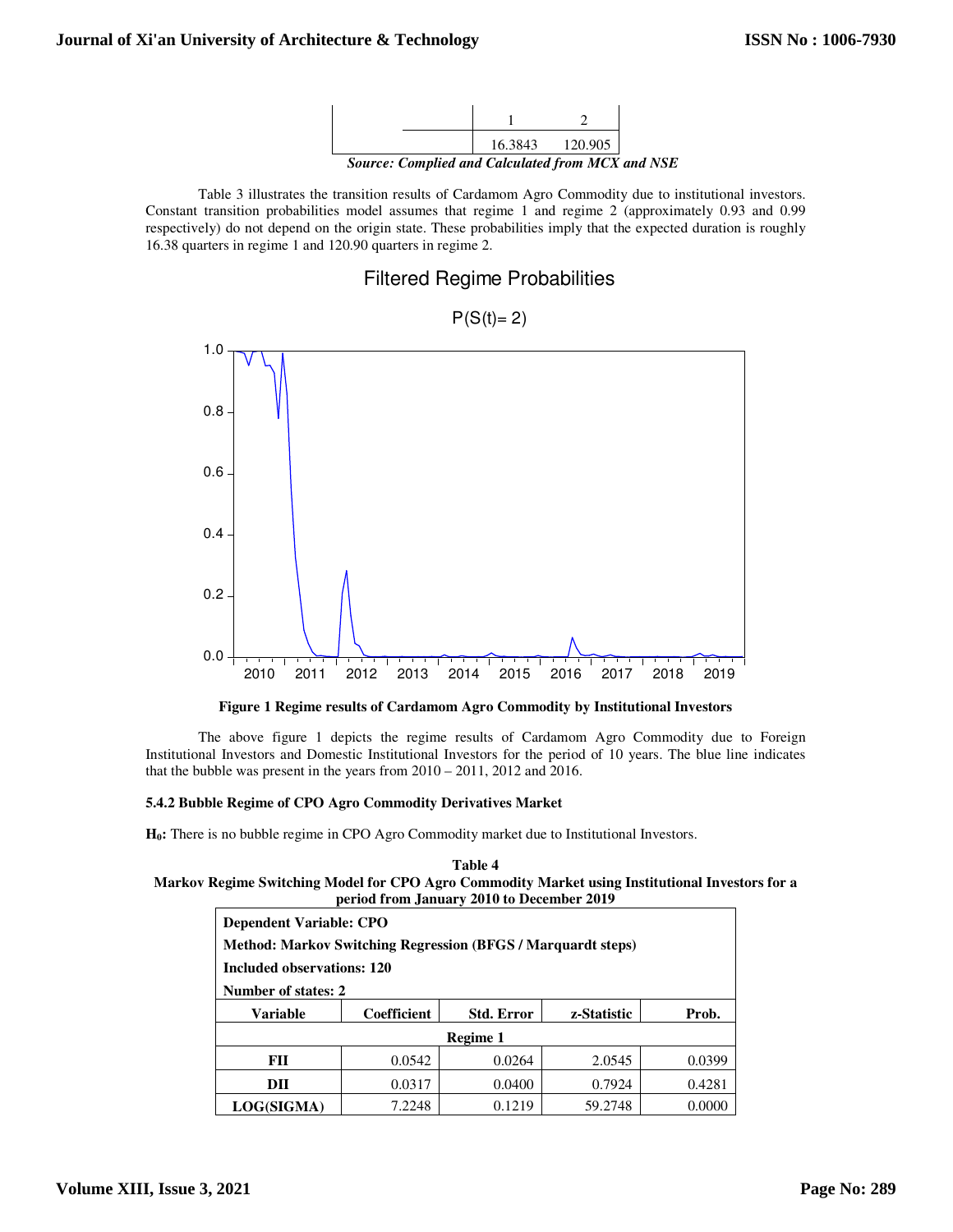| <b>Regime 2</b>                     |            |         |            |        |  |  |  |
|-------------------------------------|------------|---------|------------|--------|--|--|--|
| FII                                 | $-0.01907$ | 0.01518 | $-1.25613$ | 0.2091 |  |  |  |
| DII                                 | $-0.02033$ | 0.01996 | $-1.01882$ | 0.3083 |  |  |  |
| LOG(SIGMA)                          | 6.10145    | 0.14873 | 41.02479   | 0.0000 |  |  |  |
| Common                              |            |         |            |        |  |  |  |
| AR(1)                               | 0.82195    | 0.11459 | 7.17276    | 0.0000 |  |  |  |
| AR(2)                               | $-0.02569$ | 0.14674 | $-0.17505$ | 0.8610 |  |  |  |
| AR(3)                               | 0.16184    | 0.18407 | 0.87924    | 0.3793 |  |  |  |
| AR(4)                               | 0.03343    | 0.15743 | 0.21233    | 0.8318 |  |  |  |
| <b>Transition Matrix Parameters</b> |            |         |            |        |  |  |  |
| $P11-C$                             | 2.05456    | 0.65681 | 3.12810    | 0.0018 |  |  |  |
| $P21-C$                             | $-1.84116$ | 0.54924 | $-3.35218$ | 0.0008 |  |  |  |

*Source: Complied and Calculated from MCX and NSE*

 The markov regime switching model for CPO Agro Commodity derivatives market because of institutional Investors was shown in Table 4. Markov regime is a two state model, the model Regime 1 implies that FII (0.0399) and Log(Sigma) (0.0000) probability values are less than 5% level of significance. In Regime 2 Log(Sigma) probability value is (0.0000) less than significance level and Common autoregressive error part of the model entails that AR(1) probability values (0.0000) is lower than significance level. In transition matrix parameters P11-C (0.0018) and P21-C (0.0008) probability values are less than five percent level of significance and it also explains that in both the first and second state the bubble is present in CPO Agro Commodity due to Institutional Investors. Hence the null hypothesis is rejected at 5% level of significance and it implies that there is a bubble regime in CPO Agro Commodity market due to institutional investors.

**Table 5 Transition Results of CPO Agro Commodity due to Institutional Investors** 

| $P(i, k) = P(s(t) = k   s(t-1) = i)$ |         |                                           |  |  |  |  |
|--------------------------------------|---------|-------------------------------------------|--|--|--|--|
| $(row = i / column = j)$             |         |                                           |  |  |  |  |
|                                      |         | 2                                         |  |  |  |  |
|                                      | 0.88641 | 0.11359                                   |  |  |  |  |
| 2                                    | 0.13691 | 0.86309                                   |  |  |  |  |
| <b>Constant expected durations:</b>  |         |                                           |  |  |  |  |
|                                      |         | 2                                         |  |  |  |  |
|                                      | 8.80344 | 7.30384                                   |  |  |  |  |
|                                      |         | <b>Constant transition probabilities:</b> |  |  |  |  |

*Source: Complied and Calculated from MCX and NSE*

 The results of simple switching model with constant transition probabilities and constant expected duration of CPO Agro Commodity due to institutional investors is denotes in Table 5. The probabilities of regime 1 is 0.88 and regime 2 is 0.86 do not depend on the origin state. These probabilities imply that the expected duration in a regime 1 is 8.80 quarters and in regime 2 is 7.30 quarters.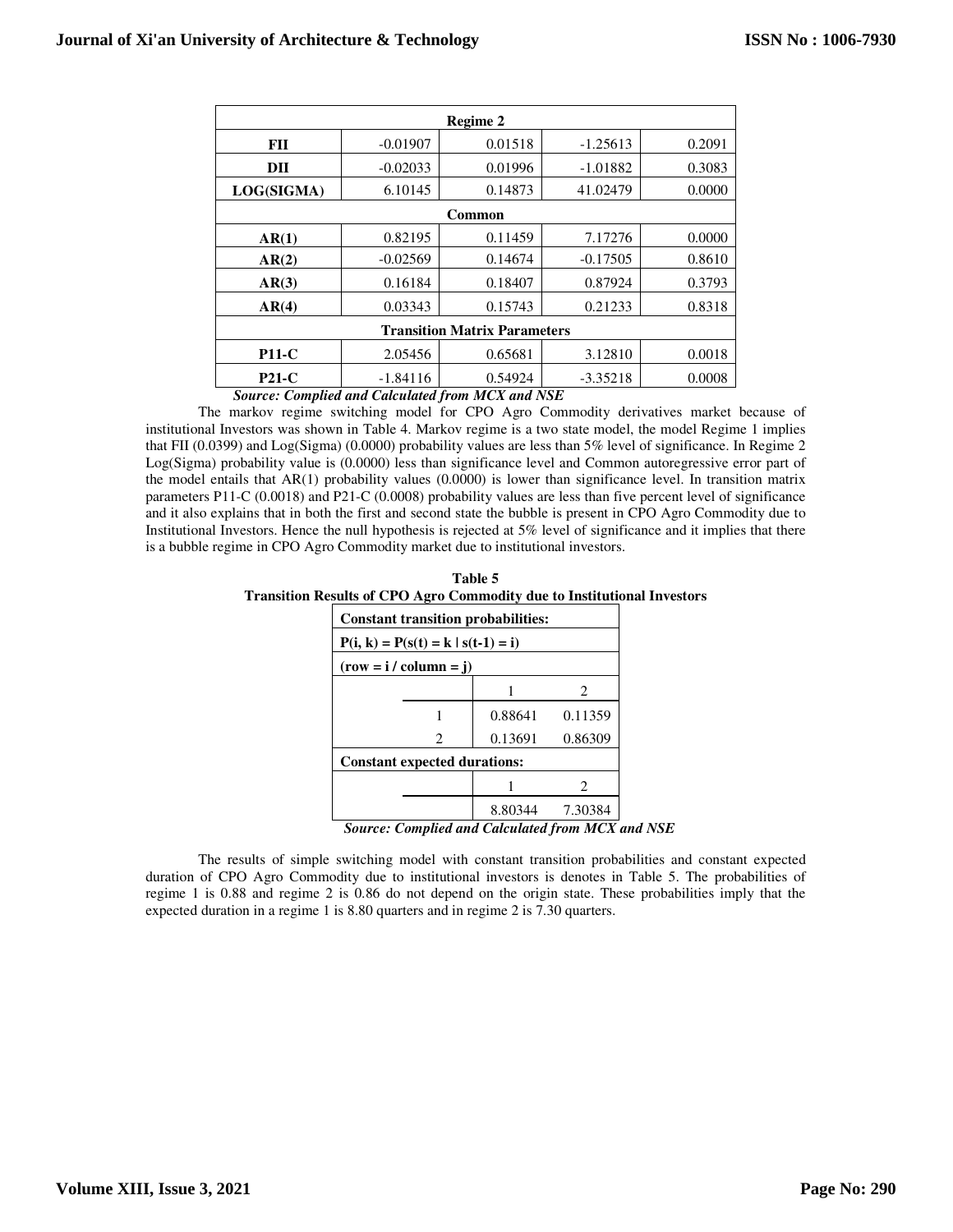

# Filtered Regime Probabilities

**Figure 2 Regime results of CPO Agro Commodity by Institutional Investors** 

 Figure 2 depicts the regime results of CPO Agro Commodity by Foreign Institutional Investors and Domestic Institutional Investors for the period of 10 years. The blue line indicates that the bubble was present throughout the study period that is from 2010 to 2019.

#### **V. CONCLUSION**

 This study shows that the education of investors is massively important for the present situation in India. Investors before making investments need to collect investment related updates of the Commodity market. In this way, current research is helpful for both the foreign Institutional Investors and Domestic Institutional Investors to invest in the Commodity market. The outcome of the research shows that there is a presence of bubble regime in Commodity derivative market due to both the Foreign Institutional Investors and Domestic Institutional Investors (DIIs).

#### REFERENCES

- 1. Alizadeh, A., & Nomikos, N. (2004). A markov regime switching approach for hedging stock indices. *Journal of Futures Markets*, *24*(7), 649–674. https://doi.org/10.1002/fut.10130
- 2. Alizadeh, A. H., Nomikos, N. K., & Pouliasis, P. K. (2008). A Markov regime switching approach for hedging energy commodities. *Journal of Banking and Finance*, *32*(9), 1970–1983. https://doi.org/10.1016/j.jbankfin.2007.12.020
- 3. Anbukarasi, M., & Devaki, M. (2017). Testing volatility of foreign institutional investments on stock return of selected banking companies listed in BSE. *International Journal of Commerce and Management Research (IJCMR),* 3(1), 68-73.
- 4. Anbukarasi, M., & Devaki, M. (2020). Fiery Nature evaluation using ARCH family models: An Application to Institutional Investors on Energy Commodity Derivatives Market. *Journal of Shanghai Jiaotong University,* 16(12), 134-147.
- 5. Azar, S. A., & Chopurian, N. A. (2018). Commodity indexes and the stock markets of the GCC countries. *AEBJ*, *13*(2), 134–142. https://doi.org/10.1016/j.aebj.2018.08.001
- 6. Brodocianu, M., & Stoica, O. (2018). Herding Behavior of Institutional Investors in Romania. An Empirical Analysis. *Review of Economic and Business Studies*, *10*(2), 115–130. https://doi.org/10.1515/rebs-2017-0057
- 7. Chen, C. C., & Tsay, W. J. (2011). A Markov regime-switching ARMA approach for hedging stock indices. *Journal of Futures Markets*, *31*(2), 165–191. https://doi.org/10.1002/fut.20465
- 8. Fong, W. M., & See, K. H. (2002). A Markov switching model of the conditional volatility of crude oil